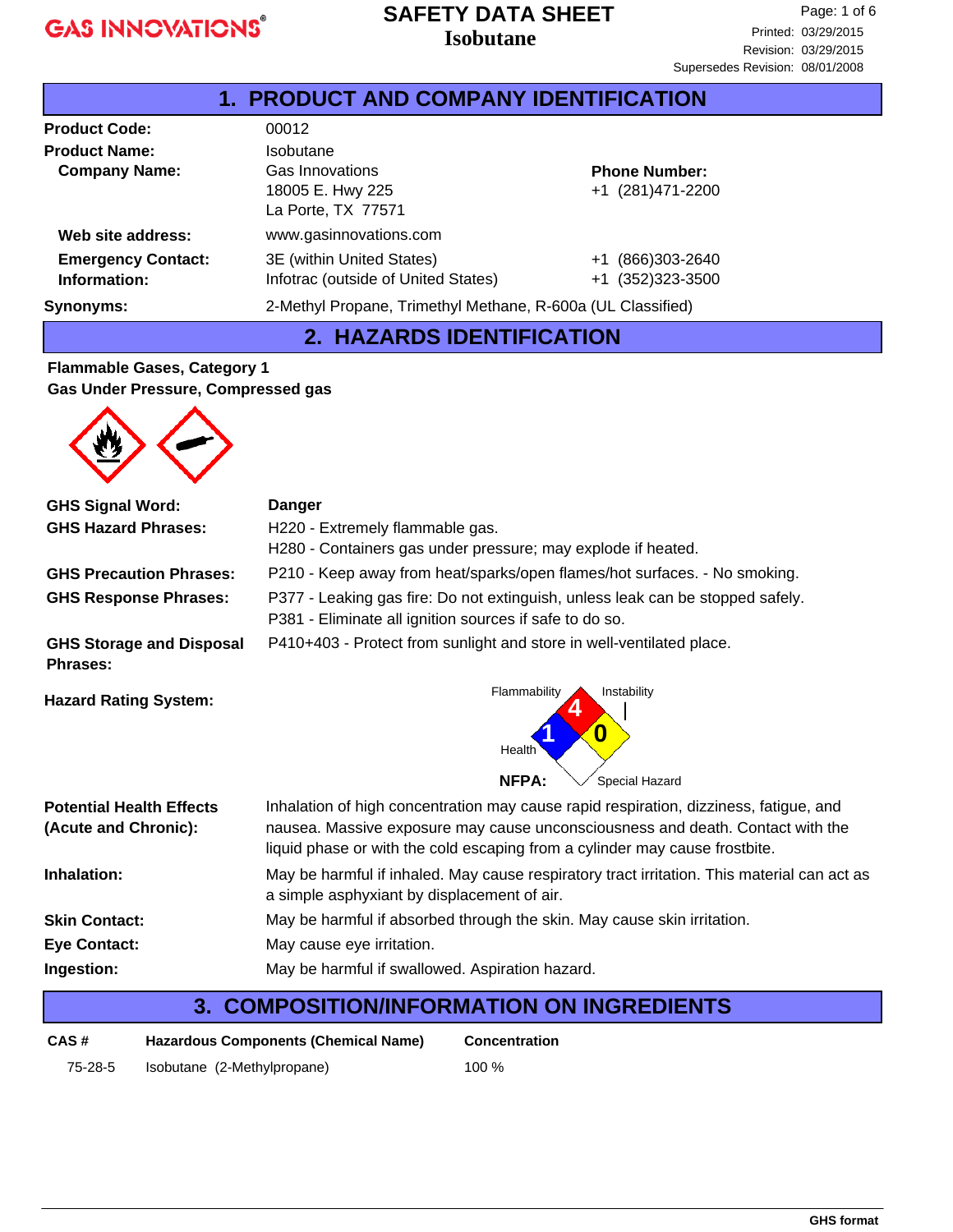### **Isobutane SAFETY DATA SHEET**

|                                                      | <b>4. FIRST AID MEASURES</b>                                                                                                                                                                                                                                                                                                                                                                                                                                                                                 |  |  |  |
|------------------------------------------------------|--------------------------------------------------------------------------------------------------------------------------------------------------------------------------------------------------------------------------------------------------------------------------------------------------------------------------------------------------------------------------------------------------------------------------------------------------------------------------------------------------------------|--|--|--|
| <b>Emergency and First Aid</b><br><b>Procedures:</b> |                                                                                                                                                                                                                                                                                                                                                                                                                                                                                                              |  |  |  |
| In Case of Inhalation:                               | If breathed in, move person into fresh air. If not breathing, give artificial respiration.<br>Consult a physician.                                                                                                                                                                                                                                                                                                                                                                                           |  |  |  |
| In Case of Skin Contact:                             | For liquid contact, warm areas gradually and get medical attention if there is evidence of<br>frost bite or tissue damage. Flush area with lukewarm water. Do not rub affected area. If<br>blistering occurs, apply a sterile dressing. Seek medical attention.                                                                                                                                                                                                                                              |  |  |  |
| In Case of Eye Contact:                              | Immediately flush eyes with plenty of water for at I east 15 minutes. Hold eyelids apart<br>and flush eyes with plenty of water. After initial flushings, remove any contact lenses<br>and continue flushing for at least 15 minutes. Have eyes examined and tested by<br>medical personnel.                                                                                                                                                                                                                 |  |  |  |
| In Case of Ingestion:                                | Do NOT induce vomiting. Never give anything by mouth to an unconscious person.<br>Rinse mouth with water. Consult a physician.                                                                                                                                                                                                                                                                                                                                                                               |  |  |  |
| <b>Signs and Symptoms Of</b><br><b>Exposure:</b>     | Narcosis, Dermatitis.                                                                                                                                                                                                                                                                                                                                                                                                                                                                                        |  |  |  |
| Note to Physician:                                   | Consult a physician. Show this safety data sheet to the doctor in attendance.<br>Epinephrine and other sympathomimetic drugs may initiate cardiac arrhythmias in<br>persons exposed to high concentrations of hydrocarbon solvents (e.g., in enclosed<br>spaces or with deliberate abuse). The use of other drugs with less arrhythmogenic<br>potential should be considered. If sympathomimetic drugs are administered, observe for<br>the development of cardiac arrhythmias.                              |  |  |  |
|                                                      | <b>5. FIRE FIGHTING MEASURES</b>                                                                                                                                                                                                                                                                                                                                                                                                                                                                             |  |  |  |
| <b>Flash Pt:</b>                                     | -117 F (-82.8 C)<br>Method Used: Open Cup                                                                                                                                                                                                                                                                                                                                                                                                                                                                    |  |  |  |
| <b>Explosive Limits:</b>                             | LEL: $1.8\%$ (V)<br>UEL: $8.4\%$ (V)                                                                                                                                                                                                                                                                                                                                                                                                                                                                         |  |  |  |
| <b>Autoignition Pt:</b>                              | 860 F (460 C)                                                                                                                                                                                                                                                                                                                                                                                                                                                                                                |  |  |  |
|                                                      | Suitable Extinguishing Media: Stop the flow of gas. IF the flow cannot be stopped, let the fire burn out while cooling the<br>cylinder and the surrounding areas using a water spray.                                                                                                                                                                                                                                                                                                                        |  |  |  |
| <b>Fire Fighting Instructions:</b>                   | Personnel may have to wear approach-type protective suits and positive pressure<br>self-contained breathing apparatus. Firefighters' turnout gear may be inadequate.<br>Cylinders exposed to fire may rupture with violent force. Extinguishing surrounding fire<br>and keep cylinders cool by applying water from a maximum possible distance with a<br>water spray. Flammable gases may spread from a spill after the fire is extinguished and<br>be subject to re-ignition. Do not discharge into drains. |  |  |  |
| <b>Flammable Properties and</b><br>Hazards:          | CONDITIONS OF FLAMMABILITY: Flammable in the presence of an oxidizing gas (eg<br>air), a source of ignition, and when the concentration of the gas is between the lower and<br>upper explosive limits. Keep away from heat/sparks/open flame/hot surface/oxidizing<br>gas. No smoking. High temperatures and fire conditions can result in the formation of<br>carbon monoxide and carbon dioxide, and oxides of: nitrogen, sulfur, Forms explosive<br>mixtures in air and with oxidizing agents.            |  |  |  |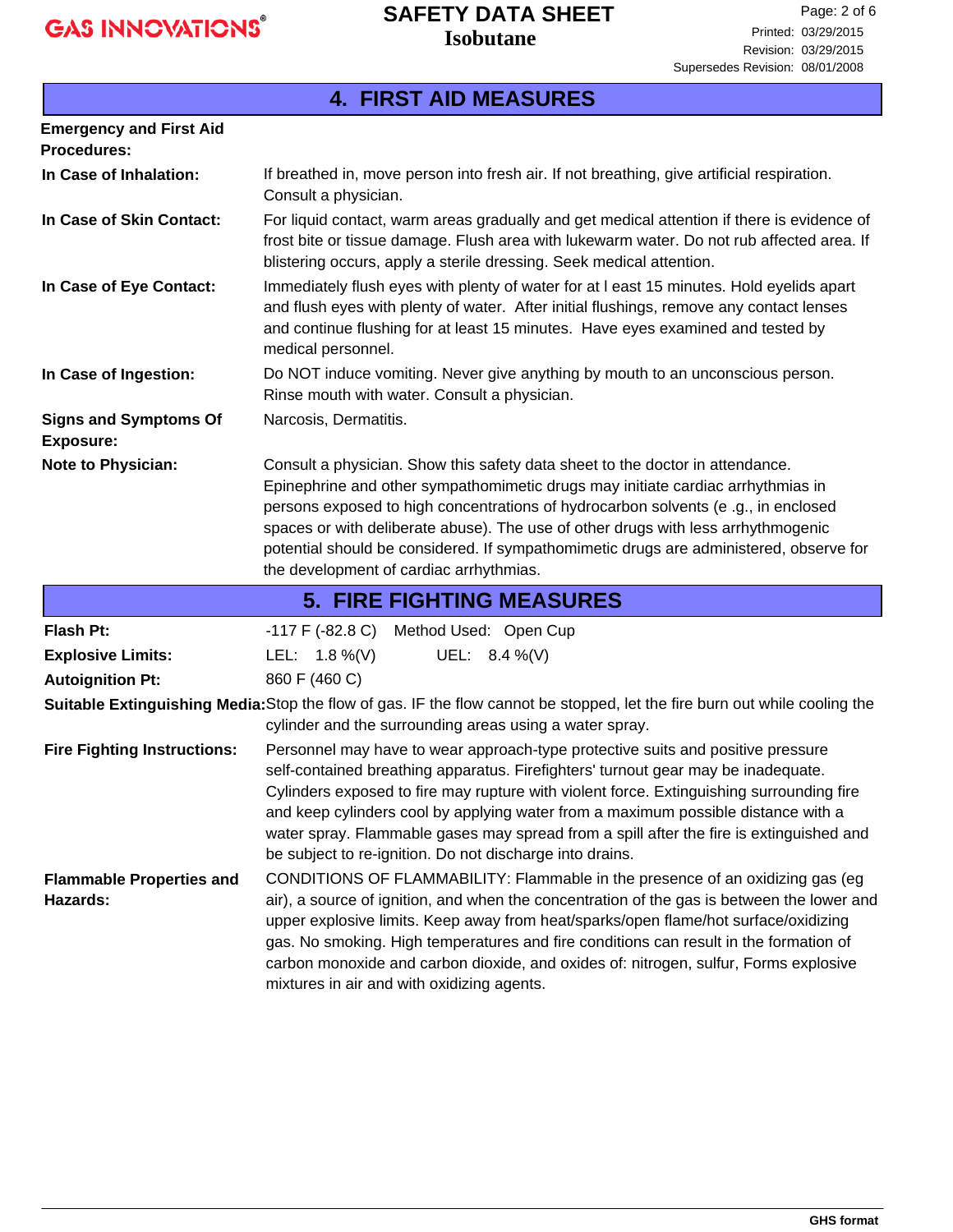## **Isobutane SAFETY DATA SHEET**

|                                                                                                                                                                                                                                                                                                                                                                                                                                                                                                                                                                                                                                                                                                                                                                                                                                                                                                                                                                                                                                                                                                                                                                     | <i><b>ISODUTANE</b></i>                                                                                                                                                                                                                                                                                                                                                                                                                                                                                                                                                                                                                                                                                                                                                                                                                                                                                                                                                                                                                                                                                                                                                                                                                                                                                                                                                                                                                                                                                                                                                                                                               | Revision: 03/29/2015<br>Supersedes Revision: 08/01/2008 |
|---------------------------------------------------------------------------------------------------------------------------------------------------------------------------------------------------------------------------------------------------------------------------------------------------------------------------------------------------------------------------------------------------------------------------------------------------------------------------------------------------------------------------------------------------------------------------------------------------------------------------------------------------------------------------------------------------------------------------------------------------------------------------------------------------------------------------------------------------------------------------------------------------------------------------------------------------------------------------------------------------------------------------------------------------------------------------------------------------------------------------------------------------------------------|---------------------------------------------------------------------------------------------------------------------------------------------------------------------------------------------------------------------------------------------------------------------------------------------------------------------------------------------------------------------------------------------------------------------------------------------------------------------------------------------------------------------------------------------------------------------------------------------------------------------------------------------------------------------------------------------------------------------------------------------------------------------------------------------------------------------------------------------------------------------------------------------------------------------------------------------------------------------------------------------------------------------------------------------------------------------------------------------------------------------------------------------------------------------------------------------------------------------------------------------------------------------------------------------------------------------------------------------------------------------------------------------------------------------------------------------------------------------------------------------------------------------------------------------------------------------------------------------------------------------------------------|---------------------------------------------------------|
|                                                                                                                                                                                                                                                                                                                                                                                                                                                                                                                                                                                                                                                                                                                                                                                                                                                                                                                                                                                                                                                                                                                                                                     | <b>6. ACCIDENTAL RELEASE MEASURES</b>                                                                                                                                                                                                                                                                                                                                                                                                                                                                                                                                                                                                                                                                                                                                                                                                                                                                                                                                                                                                                                                                                                                                                                                                                                                                                                                                                                                                                                                                                                                                                                                                 |                                                         |
| <b>Protective Precautions,</b><br><b>Protective Equipment and</b><br><b>Emergency Procedures:</b>                                                                                                                                                                                                                                                                                                                                                                                                                                                                                                                                                                                                                                                                                                                                                                                                                                                                                                                                                                                                                                                                   | Use proper personal protective equipment as indicated in Section 8.                                                                                                                                                                                                                                                                                                                                                                                                                                                                                                                                                                                                                                                                                                                                                                                                                                                                                                                                                                                                                                                                                                                                                                                                                                                                                                                                                                                                                                                                                                                                                                   |                                                         |
| <b>Environmental Precautions:</b><br>Prevent further leakage or spillage if safe to do so. Do not let product enter drains.<br>Avoid breathing vapors, mist or gas. Ensure adequate ventilation. Beware of vapours<br><b>Steps To Be Taken In Case</b><br><b>Material Is Released Or</b><br>accumulating to form explosive concentrations. Vapours can accumulate in low areas.<br>Spilled:<br>Forms explosive mixtures with air. Immediately evacuate all personnel from danger<br>area. Use self-contained breathing apparatus where needed. Remove all sources of<br>ignition if safe to do so. Reduce vapors with fog or fine water spray, taking care not to<br>spread liquid with water. Shut off flow if safe to do so. Ventilate area or move container<br>to a well-ventilated area. Flammable vapors may spread from leak and could explode if<br>reignited by sparks or flames. Explosive atmospheres may linger. Before entering area,<br>especially confined areas, check atmosphere with an appropriate device.<br>For controlling larger flows, personnel may have to wear approach-type protective suits<br>and self-contained breathing apparatus. |                                                                                                                                                                                                                                                                                                                                                                                                                                                                                                                                                                                                                                                                                                                                                                                                                                                                                                                                                                                                                                                                                                                                                                                                                                                                                                                                                                                                                                                                                                                                                                                                                                       |                                                         |
|                                                                                                                                                                                                                                                                                                                                                                                                                                                                                                                                                                                                                                                                                                                                                                                                                                                                                                                                                                                                                                                                                                                                                                     | <b>7. HANDLING AND STORAGE</b>                                                                                                                                                                                                                                                                                                                                                                                                                                                                                                                                                                                                                                                                                                                                                                                                                                                                                                                                                                                                                                                                                                                                                                                                                                                                                                                                                                                                                                                                                                                                                                                                        |                                                         |
| <b>Precautions To Be Taken in</b><br>Handling:                                                                                                                                                                                                                                                                                                                                                                                                                                                                                                                                                                                                                                                                                                                                                                                                                                                                                                                                                                                                                                                                                                                      | Take measures to prevent the build up of electrostatic charge. Avoid inhalation of vapor<br>or mist. Keep away from heat, sparks and flame. Keep away from sources of ignition -<br>No smoking. Use spark-proof tools and explosion proof equipment. Use in a closed<br>system. Secure all lines and equipment. Install check valves or traps to prevent<br>suckback to the cylinder. Ground all lines and equipment. Leak check the lines and<br>equipment. Have an emergency plan covering steps to be taken in the event of an<br>accidental release.<br>Wear leather safety gloves and safety shoes when handling cylinders. Protect cylinders<br>from physical damage; do not drag, roll, slide or drop. While moving cylinder, always<br>keep in place removable valve cover. Never attempt to lift a cylinder by its cap; the cap<br>is intended solely to protect the valve. When moving cylinders, even for short distances,<br>use a cart (trolley, hand truck, etc.) designed to transport cylinders. Never insert an<br>object (e.g., wrench, screwdriver, pry bar) into cap openings; doing so may damage the<br>valve and cause a leak. Use an adjustable strap wrench to remove over-tight or rusted<br>caps. Slowly open the valve. If the valve is hard to open, discontinue use and contact<br>your supplier. Close the container valve after each use; keep closed even when empty.<br>Never apply flame or localized heat directly to any part of the container. High<br>temperatures may damage the container and could cause the pressure relief device to<br>fail prematurely, venting the container contents. |                                                         |
| <b>Precautions To Be Taken in</b><br>Storing:                                                                                                                                                                                                                                                                                                                                                                                                                                                                                                                                                                                                                                                                                                                                                                                                                                                                                                                                                                                                                                                                                                                       | Cylinders should be stored and used in dry, well-ventilated areas away from sources of<br>heat or ignition. Store away from oxidizers. Protect containers against damage. Do not<br>store above 125F.                                                                                                                                                                                                                                                                                                                                                                                                                                                                                                                                                                                                                                                                                                                                                                                                                                                                                                                                                                                                                                                                                                                                                                                                                                                                                                                                                                                                                                 |                                                         |
| <b>Other Precautions:</b>                                                                                                                                                                                                                                                                                                                                                                                                                                                                                                                                                                                                                                                                                                                                                                                                                                                                                                                                                                                                                                                                                                                                           | When handling product under pressure, use piping and equipment adequately designed<br>to withstand the pressures to be encountered. Never work on a pressurized system. Use<br>a back flow preventive device in the piping. Gases can cause rapid suffocation because<br>of oxygen deficiency; store and use with adequate ventilation. If a leak occurs, close the<br>container valve and blow down the system in a safe and environmentally correct manner<br>in compliance with all international, federal/national, state/provincial, and local laws; then<br>repair the leak. Never place a container where it may become part of an electrical circuit.                                                                                                                                                                                                                                                                                                                                                                                                                                                                                                                                                                                                                                                                                                                                                                                                                                                                                                                                                                         |                                                         |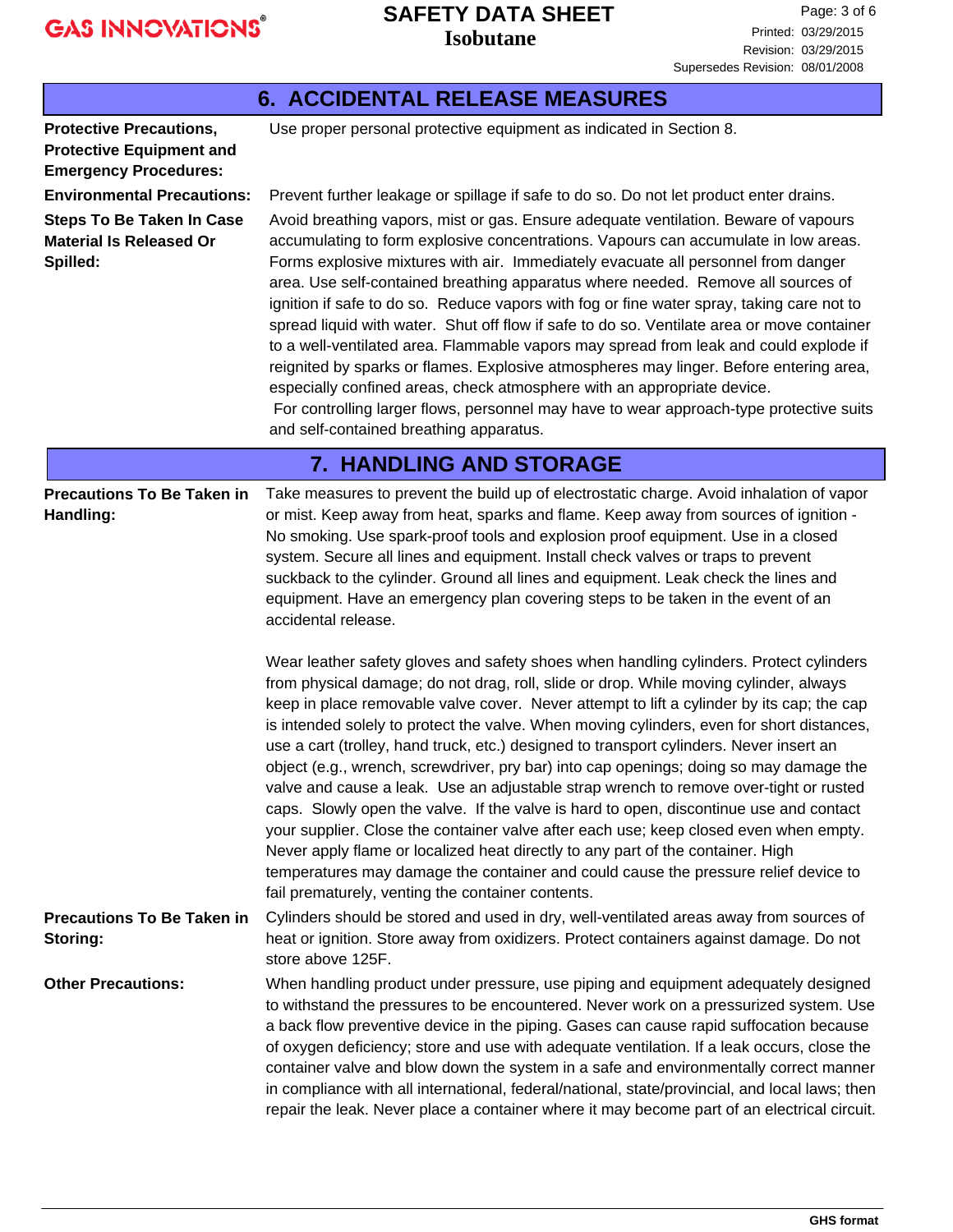### **Isobutane SAFETY DATA SHEET**

## **8. EXPOSURE CONTROLS/PERSONAL PROTECTION**

| CAS#                                                  | <b>Partial Chemical Name</b>      |                         | <b>OSHA TWA</b>                                           | <b>ACGIH TWA</b>                                                                                                                                                           | <b>Other Limits</b> |  |
|-------------------------------------------------------|-----------------------------------|-------------------------|-----------------------------------------------------------|----------------------------------------------------------------------------------------------------------------------------------------------------------------------------|---------------------|--|
| 75-28-5                                               | Isobutane (2-Methylpropane)       |                         | No data.                                                  | No data.                                                                                                                                                                   | No data.            |  |
| <b>Respiratory Equipment</b><br>(Specify Type):       |                                   |                         | deficiency of oxygen and the possibility of asphyxiation. | If exposure limits are exceeded or respiratory irritation is experienced, NIOSH/MSHA<br>approved respiratory protection should be worn. Gas displaces the air and causes a |                     |  |
| <b>Eye Protection:</b>                                |                                   |                         | protection in accordance with OSHA 29 CFR 1910.133.       | Wear safety glasses when handling cylinders; vapor-proof goggles and a face shield<br>during cylinder change out or whenever contact with product is possible. Select eye  |                     |  |
| <b>Protective Gloves:</b>                             |                                   |                         | Wear appropriate gloves to prevent skin exposure.         |                                                                                                                                                                            |                     |  |
|                                                       | <b>Other Protective Clothing:</b> |                         | Not required under normal use conditions.                 |                                                                                                                                                                            |                     |  |
| <b>Engineering Controls</b><br>(Ventilation etc.):    |                                   |                         |                                                           | Use explosion-proof ventilation equipment. Facilities storing or utilizing this material<br>should be equipped with an eyewash facility and a safety shower.               |                     |  |
|                                                       | <b>Work/Hygienic/Maintenance</b>  |                         |                                                           | Handle in accordance with good industrial hygiene and safety practice. Wash hands                                                                                          |                     |  |
| <b>Practices:</b>                                     |                                   |                         | before breaks and at the end of workday.                  |                                                                                                                                                                            |                     |  |
|                                                       |                                   |                         |                                                           | <b>9. PHYSICAL AND CHEMICAL PROPERTIES</b>                                                                                                                                 |                     |  |
| <b>Physical States:</b>                               |                                   | [ ] Liquid<br>$[X]$ Gas | [ ] Solid                                                 |                                                                                                                                                                            |                     |  |
| <b>Appearance and Odor:</b>                           |                                   | Appearance: colorless.  |                                                           |                                                                                                                                                                            |                     |  |
| <b>Freezing Point:</b>                                |                                   | No data.                |                                                           |                                                                                                                                                                            |                     |  |
| <b>Boiling Point:</b>                                 |                                   | 10.9 F (-11.7 C)        |                                                           |                                                                                                                                                                            |                     |  |
| <b>Autoignition Pt:</b>                               |                                   | 860 F (460 C)           |                                                           |                                                                                                                                                                            |                     |  |
| <b>Flash Pt:</b>                                      |                                   | $-117$ F (-82.8 C)      | Method Used: Open Cup                                     |                                                                                                                                                                            |                     |  |
| <b>Explosive Limits:</b>                              |                                   | LEL: $1.8\%$ (V)        | UEL: $8.4\%$ (V)                                          |                                                                                                                                                                            |                     |  |
|                                                       | Specific Gravity (Water = 1):     | 0.564                   |                                                           |                                                                                                                                                                            |                     |  |
| Density:                                              |                                   | <b>NA</b>               |                                                           |                                                                                                                                                                            |                     |  |
| $mm Hg$ :                                             | Vapor Pressure (vs. Air or        | 31 PSI                  | at 70.0 F (21.1 C)                                        |                                                                                                                                                                            |                     |  |
|                                                       | Vapor Density (vs. $Air = 1$ ):   | 2.01                    |                                                           |                                                                                                                                                                            |                     |  |
| <b>Evaporation Rate:</b>                              |                                   | $> 1$ (Ether=1)         |                                                           |                                                                                                                                                                            |                     |  |
| <b>Solubility in Water:</b>                           |                                   | 0.008%                  | at 70.0 F (21.1 C)                                        |                                                                                                                                                                            |                     |  |
| <b>Viscosity:</b>                                     |                                   | <b>NA</b>               |                                                           |                                                                                                                                                                            |                     |  |
| <b>Octanol/Water Partition</b><br><b>Coefficient:</b> |                                   | <b>NA</b>               |                                                           |                                                                                                                                                                            |                     |  |
| pH:                                                   |                                   | <b>NA</b>               |                                                           |                                                                                                                                                                            |                     |  |
| <b>Percent Volatile:</b>                              |                                   | No data.                |                                                           |                                                                                                                                                                            |                     |  |
|                                                       | Molecular Formula & Weight: C4H10 | 58.12                   |                                                           |                                                                                                                                                                            |                     |  |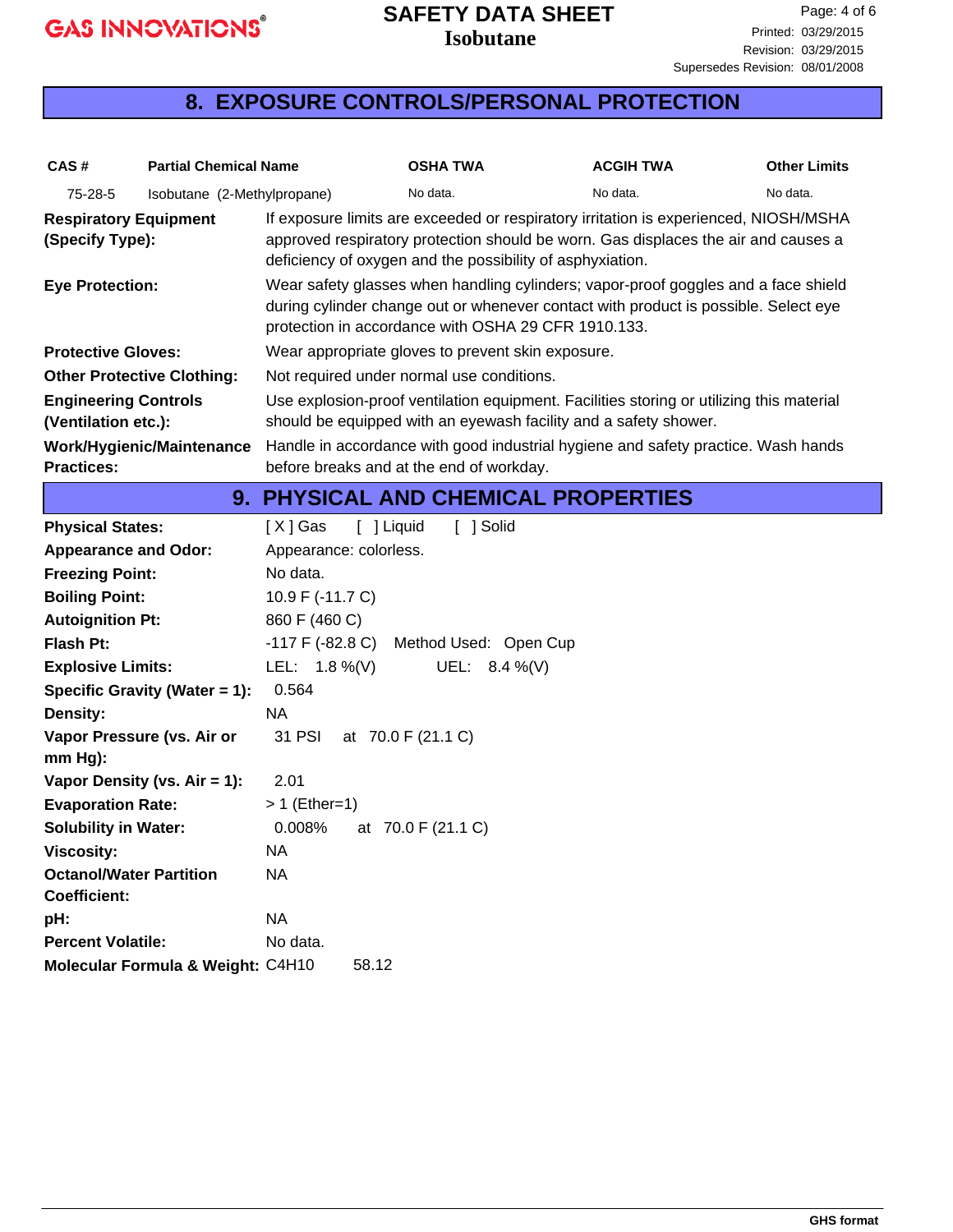Л

# **SAFETY DATA SHEET**

**Isobutane**

| <b>10. STABILITY AND REACTIVITY</b>                                      |                                                                                                                                                                                                                                       |  |  |
|--------------------------------------------------------------------------|---------------------------------------------------------------------------------------------------------------------------------------------------------------------------------------------------------------------------------------|--|--|
| Stability:                                                               | Unstable [ ]<br>Stable [X]                                                                                                                                                                                                            |  |  |
| <b>Conditions To Avoid -</b><br>Instability:                             | Heat, flames and sparks. Extremes of temperature and direct sunlight.                                                                                                                                                                 |  |  |
| <b>Incompatibility - Materials To Strong oxidizing agents.</b><br>Avoid: |                                                                                                                                                                                                                                       |  |  |
| <b>Byproducts:</b>                                                       | Hazardous Decomposition Or High temperatures and fire conditions can result in the formation of carbon monoxide<br>and carbon dioxide, and oxides of: nitrogen, sulfur, Forms explosive mixtures in air and<br>with oxidizing agents. |  |  |
| <b>Possibility of Hazardous</b><br><b>Reactions:</b>                     | Will occur [ ] Will not occur [X]                                                                                                                                                                                                     |  |  |
| <b>Conditions To Avoid -</b><br><b>Hazardous Reactions:</b>              | No data available.                                                                                                                                                                                                                    |  |  |
|                                                                          | <b>11. TOXICOLOGICAL INFORMATION</b>                                                                                                                                                                                                  |  |  |
| <b>Toxicological Information:</b>                                        | Epidemiology: No information available.<br>Teratogenicity: No information available.<br>Reproductive Effects: No information available.<br>Mutagenicity: No information available.<br>Neurotoxicity: No information available.        |  |  |
|                                                                          | Other Studies: CAS# 75-28-5:<br>Acute toxicity, TCLo, Inhalation, Species: Human, 280 mg/m3.                                                                                                                                          |  |  |
| <b>Irritation or Corrosion:</b>                                          | No data available.                                                                                                                                                                                                                    |  |  |
| <b>Carcinogenicity:</b>                                                  | NTP? No<br>IARC Monographs? No<br><b>OSHA Regulated? No</b>                                                                                                                                                                           |  |  |
|                                                                          | <b>12. ECOLOGICAL INFORMATION</b>                                                                                                                                                                                                     |  |  |
| <b>General Ecological</b><br>Information:                                | Environmental: No information available.<br>Physical: No information available.                                                                                                                                                       |  |  |
| <b>Results of PBT and vPvB</b><br>assessment:                            | No data available.                                                                                                                                                                                                                    |  |  |
| <b>Persistence and</b><br>Degradability:                                 | No data available.                                                                                                                                                                                                                    |  |  |
| <b>Bioaccumulative Potential:</b>                                        | No data available.                                                                                                                                                                                                                    |  |  |
| <b>Mobility in Soil:</b>                                                 | No data available.                                                                                                                                                                                                                    |  |  |
|                                                                          | <b>13. DISPOSAL CONSIDERATIONS</b>                                                                                                                                                                                                    |  |  |
| <b>Waste Disposal Method:</b>                                            | Do not attempt to dispose of residual or unused quantities. Return container to supplier.<br>Dispose of contents/containers in accordance with local/regional/national/international<br>regulations.                                  |  |  |